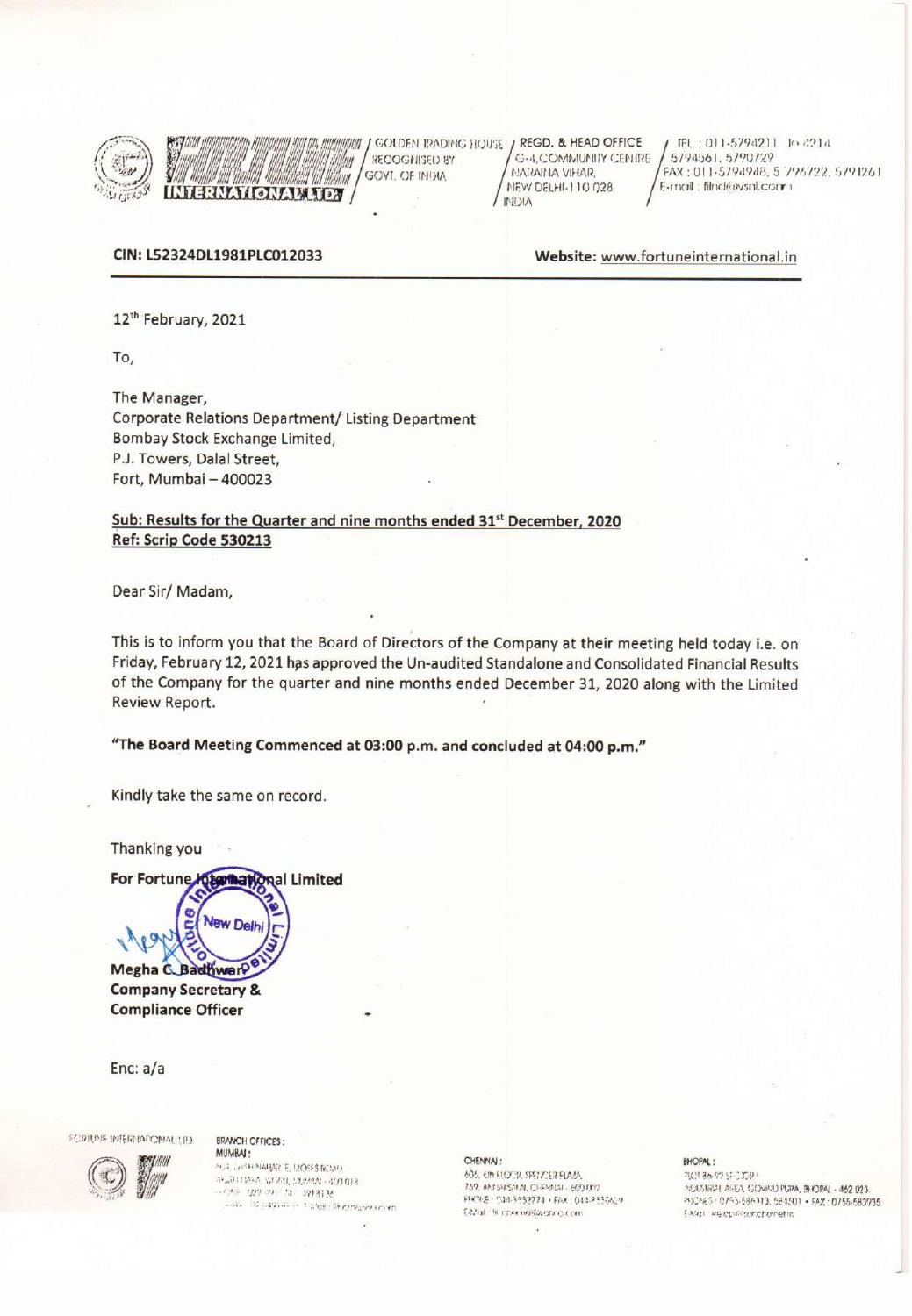#### FORTUNE INTERNATIONAL LIMITED CIN No: L52324DL1981PLC012033 Regd Off: G-4 Community Centre, Naraina Vihar, New Delhi - 110028

|                                                                                                     |                                                               |                          |                          |                          |                           |                          | (Rs. in lakhs)           |  |  |  |  |  |
|-----------------------------------------------------------------------------------------------------|---------------------------------------------------------------|--------------------------|--------------------------|--------------------------|---------------------------|--------------------------|--------------------------|--|--|--|--|--|
| Statement of Standalone Unaudited Results for the Quarter and Nine months ended 31st December, 2020 |                                                               |                          |                          |                          |                           |                          |                          |  |  |  |  |  |
| Sr.                                                                                                 |                                                               |                          | <b>Ouarter Ended</b>     |                          | For the Nine Months Ended |                          | Year Ended               |  |  |  |  |  |
| No.                                                                                                 | Particulars                                                   |                          |                          |                          |                           |                          |                          |  |  |  |  |  |
|                                                                                                     |                                                               | 31-Dec-20                | 30-Sep-20                | 31-Dec-19                | 31-Dec-20                 | 31-Dec-19                | 31-Mar-20                |  |  |  |  |  |
|                                                                                                     |                                                               | (Unaudited)              | (Unaudited)              | (Unaudited)              | (Unaudited)               | (Unaudited)              | (Audited)                |  |  |  |  |  |
| I                                                                                                   | Revenue from operations                                       | 59.40                    |                          |                          | 59.40                     |                          |                          |  |  |  |  |  |
| Н                                                                                                   | Other income                                                  |                          | ٠                        |                          |                           | 17.98                    | 35.95                    |  |  |  |  |  |
| III                                                                                                 | Total Income (I+II)                                           | 59.40                    | ÷.                       | ÷.                       | 59.40                     | 17.98                    | 35.95                    |  |  |  |  |  |
| IV                                                                                                  | <b>Expenses</b>                                               |                          |                          |                          |                           |                          |                          |  |  |  |  |  |
|                                                                                                     | Raw Material Consumed                                         | 11.00                    | ٠                        | $\overline{a}$           | 11.00                     |                          |                          |  |  |  |  |  |
|                                                                                                     | Employee benefits expenses                                    | 0.65                     | 0.48                     | 0.48                     | 1.62                      | 1.45                     | 1.93                     |  |  |  |  |  |
|                                                                                                     | Finance Cost                                                  |                          | ٠                        | 0.00                     |                           | 0.00                     |                          |  |  |  |  |  |
|                                                                                                     | Depreciation and amortization expense                         | ٠                        | ٠                        | ä,                       | ۰                         | $\overline{a}$           |                          |  |  |  |  |  |
|                                                                                                     | Other expenses                                                | 2.47                     | 1.34                     | 2.19                     | 4.68                      | 4.89                     | 458.19                   |  |  |  |  |  |
|                                                                                                     | <b>Total Expenses</b>                                         | 14.12                    | 1.82                     | 2.67                     | 17.30                     | 6.34                     | 460.12                   |  |  |  |  |  |
| V                                                                                                   | Profit before tax (III-IV)                                    | 45.28                    | (1.82)                   | (2.67)                   | 42.10                     | 11.64                    | (424.17)                 |  |  |  |  |  |
| VI                                                                                                  | Tax Expenses:                                                 |                          |                          |                          |                           |                          |                          |  |  |  |  |  |
|                                                                                                     | Income tax                                                    | $\overline{\phantom{a}}$ | $\overline{\phantom{a}}$ | (0.03)                   | $\overline{\phantom{a}}$  | $\overline{\phantom{a}}$ | $\overline{\phantom{a}}$ |  |  |  |  |  |
|                                                                                                     | Earlier year Tax                                              | ٠                        | $\overline{\phantom{a}}$ | $\overline{\phantom{a}}$ | $\overline{\phantom{a}}$  | 0.06                     | 0.06                     |  |  |  |  |  |
|                                                                                                     | Deferred tax                                                  |                          | $\overline{a}$           | ÷.                       | ÷                         |                          |                          |  |  |  |  |  |
|                                                                                                     | Profit for the period (V-VI)                                  | 45.28                    | (1.82)                   | (2.64)                   | 42.10                     | 11.58                    | (424.22)                 |  |  |  |  |  |
|                                                                                                     |                                                               |                          |                          |                          |                           |                          |                          |  |  |  |  |  |
|                                                                                                     | <b>Other Comprehensive Income</b>                             | $\overline{\phantom{a}}$ | $\overline{\phantom{a}}$ | $\overline{\phantom{a}}$ | -                         | $\overline{\phantom{a}}$ | $\overline{\phantom{a}}$ |  |  |  |  |  |
|                                                                                                     | Total Comprehensive Income for the period                     | 45.28                    | (1.82)                   | (2.64)                   | 42.10                     | 11.58                    | (424.22)                 |  |  |  |  |  |
|                                                                                                     |                                                               |                          |                          |                          |                           |                          |                          |  |  |  |  |  |
|                                                                                                     | Total Paid-up Equity Share Capital (Face Value Rs. 10/- each) | 704.00                   | 704.00                   | 704.00                   | 704.00                    | 704.00                   | 704.00                   |  |  |  |  |  |
|                                                                                                     | Other Equity excluding Revaluation Reserves                   | $\overline{a}$           | ÷                        | ä,                       | ÷                         | ÷.                       | (1,057.05)               |  |  |  |  |  |
|                                                                                                     | Earnings Per Share (of Rs. 10/- each) (not annualized)        |                          |                          |                          |                           |                          |                          |  |  |  |  |  |
|                                                                                                     | a. Basic                                                      | 0.64                     | (0.03)                   | (0.04)                   | 0.60                      | 0.16                     | (6.03)                   |  |  |  |  |  |
|                                                                                                     | b. Diluted                                                    | 0.64                     | (0.03)                   | (0.04)                   | 0.60                      | 0.16                     | (6.03)                   |  |  |  |  |  |

#### Notes:

1 The above unaudited results have been reviewed by the Audit Committee and approved in the meeting of Board of Directors held on 12th February, 2021 and Statutory Auditors of the Company have carried out limited review of the same.

2 Previous year's figures are re-grouped, re-arranged, re-classified wherever necessary.

By order of the Board of Directors For Fortune International Limited

NIVEDAN<br>BHARAD<br>WAJ Digitally signed by NIVEDAN BHARADWAJ Date: 2021.02.12 15:04:25 +05'30'

Place : New Delhi Nivedan Bharadwaj (1992)<br>
Date : 12th February 2021 (1993)<br>
Managing Director

Managing Director (Din No. 00040191)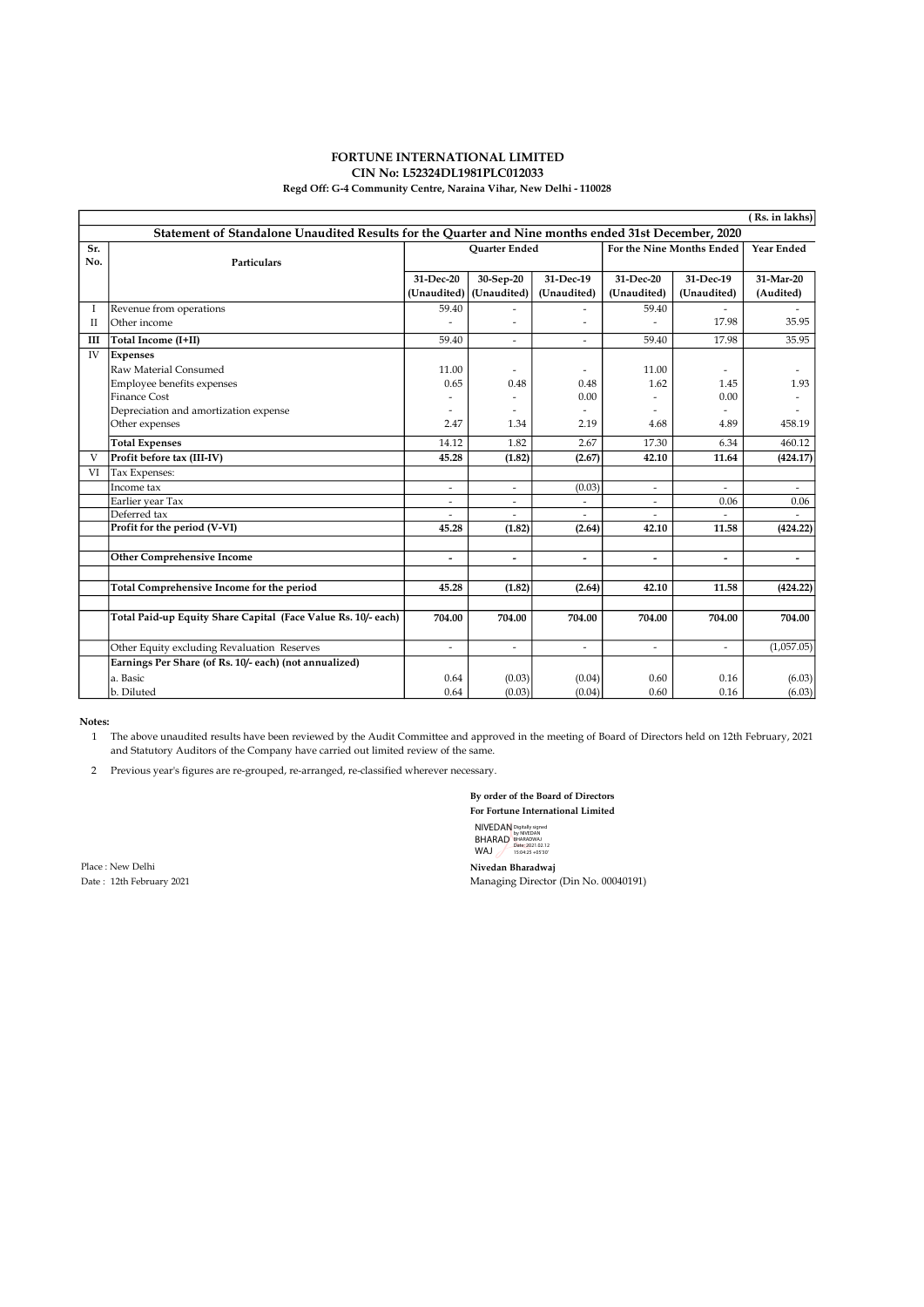## FORTUNE INTERNATIONAL LIMITED

## CIN No: L52324DL1981PLC012033

### Regd Off: G-4 Community Centre, Naraina Vihar, New Delhi - 110028

| (Rs. in lakhs)                                                                                        |                                                               |                          |                          |                              |                                  |                          |           |  |  |  |  |
|-------------------------------------------------------------------------------------------------------|---------------------------------------------------------------|--------------------------|--------------------------|------------------------------|----------------------------------|--------------------------|-----------|--|--|--|--|
| Statement of Consolidated Unaudited Results for the Quarter and Nine months ended 31st December, 2020 |                                                               |                          |                          |                              |                                  |                          |           |  |  |  |  |
| Sr.                                                                                                   |                                                               | <b>Ouarter Ended</b>     |                          |                              | For Nine Months Ended Year ended |                          |           |  |  |  |  |
| No.                                                                                                   | Particulars                                                   |                          |                          |                              |                                  |                          |           |  |  |  |  |
|                                                                                                       |                                                               | 31-Dec-20                | 30-Sep-20                | 31-Dec-19                    | 31-Dec-20                        | 31-Dec-19                | 31-Mar-20 |  |  |  |  |
|                                                                                                       |                                                               | (Unaudited)              | (Unaudited)              | (Unaudited)                  | (Unaudited)                      | (Unaudited)              | (Audited) |  |  |  |  |
| Ι                                                                                                     | Revenue from operations                                       | 59.40                    |                          | ٠                            | 59.40                            |                          |           |  |  |  |  |
| П                                                                                                     | Other income                                                  |                          |                          | $\overline{a}$               |                                  |                          |           |  |  |  |  |
| Ш                                                                                                     | Total Income (I+II)                                           | 59.40                    |                          | ÷.                           | 59.40                            |                          |           |  |  |  |  |
| IV                                                                                                    | <b>Expenses</b>                                               |                          |                          |                              |                                  |                          |           |  |  |  |  |
|                                                                                                       | Raw Material Consumed                                         | 11.00                    |                          | ۰                            | 11.00                            | $\overline{\phantom{m}}$ |           |  |  |  |  |
|                                                                                                       | Employee benefits expenses                                    | 0.65                     | 0.48                     | 0.48                         | 1.62                             | 1.45                     | 1.93      |  |  |  |  |
|                                                                                                       | <b>Finance Cost</b>                                           |                          |                          | 0.00                         |                                  | 0.00                     |           |  |  |  |  |
|                                                                                                       | Depreciation and amortization expense                         |                          |                          | $\qquad \qquad \blacksquare$ |                                  |                          |           |  |  |  |  |
|                                                                                                       | Other expenses                                                | 2.47                     | 1.34                     | 2.19                         | 4.68                             | 4.89                     | 458.19    |  |  |  |  |
|                                                                                                       | <b>Total Expenses</b>                                         | 14.12                    | 1.82                     | 2.67                         | 17.30                            | 6.34                     | 460.12    |  |  |  |  |
| V                                                                                                     | Profit before tax (III-IV)                                    | 45.28                    | (1.82)                   | (2.67)                       | 42.10                            | (6.34)                   | (460.12)  |  |  |  |  |
| VI                                                                                                    | Tax Expenses:                                                 |                          |                          |                              |                                  |                          |           |  |  |  |  |
|                                                                                                       | Income tax                                                    | $\overline{\phantom{a}}$ | $\blacksquare$           | (0.03)                       | $\blacksquare$                   | $\overline{\phantom{a}}$ | $\sim$    |  |  |  |  |
|                                                                                                       | Earlier year Tax                                              | $\overline{\phantom{a}}$ | $\overline{\phantom{a}}$ | $\overline{\phantom{a}}$     | $\overline{\phantom{a}}$         | 0.06                     | 0.06      |  |  |  |  |
|                                                                                                       | Deferred tax                                                  | $\overline{\phantom{a}}$ |                          | $\overline{\phantom{a}}$     | $\blacksquare$                   |                          |           |  |  |  |  |
|                                                                                                       | Profit for the period (V-VI)                                  | 45.28                    | (1.82)                   | (2.64)                       | 42.10                            | (6.39)                   | (460.17)  |  |  |  |  |
|                                                                                                       | Add: Share in loss/(profit) of associates                     | 151.89                   | 244.71                   | 87.26                        | 581.34                           | 244.99                   | 397.60    |  |  |  |  |
|                                                                                                       | Profit(Loss) for the year after share in (loss)/profit of     | 197.17                   | 242.89                   | 84.61                        | 623.44                           | 238.60                   | (62.57)   |  |  |  |  |
|                                                                                                       | associates                                                    |                          |                          |                              |                                  |                          |           |  |  |  |  |
|                                                                                                       | <b>Other Comprehensive Income</b>                             | ÷,                       |                          | $\overline{a}$               | $\overline{a}$                   |                          | (4.34)    |  |  |  |  |
|                                                                                                       |                                                               |                          |                          |                              |                                  |                          |           |  |  |  |  |
|                                                                                                       | Total Comprehensive Income for the period                     | 197.17                   | 242.89                   | 84.61                        | 623.44                           | 238.60                   | (66.91)   |  |  |  |  |
|                                                                                                       |                                                               |                          |                          |                              |                                  |                          |           |  |  |  |  |
|                                                                                                       | Total Paid-up Equity Share Capital (Face Value Rs. 10/- each) | 704.00                   | 704.00                   | 704.00                       | 704.00                           | 704.00                   | 704.00    |  |  |  |  |
|                                                                                                       | Other Equity excluding Revaluation Reserves                   | $\overline{\phantom{a}}$ | ä,                       | ä,                           | ä,                               | ÷.                       | 196.67    |  |  |  |  |
|                                                                                                       | Earnings Per Share (of Rs. 10/- each) (not annualized)        |                          |                          |                              |                                  |                          |           |  |  |  |  |
|                                                                                                       | a. Basic                                                      | 2.80                     | 3.45                     | 1.20                         | 8.86                             | 3.39                     | (0.89)    |  |  |  |  |
|                                                                                                       | b. Diluted                                                    | 2.80                     | 3.45                     | 1.20                         | 8.86                             | 3.39                     | (0.89)    |  |  |  |  |

### Notes:

1 The above unaudited results have been reviewed by the Audit Committee and approved in the meeting of Board of Directors held on 12th February 2021 and Statutory Auditors of the Company have carried out Limited Review of the same.

2 Previous year's figures are re-grouped, re-arranged, re-classified wherever necessary.

By order of the Board of Directors For Fortune International Limited NIVEDAN<br>BHARAD<br>WAJ Digitally signed by NIVEDAN BHARADWAJ Date: 2021.02.12 15:11:38 +05'30'

Place : New Delhi Nivedan Bharadwaj

Date : 12th February 2021 Managing Director (Din No. 00040191)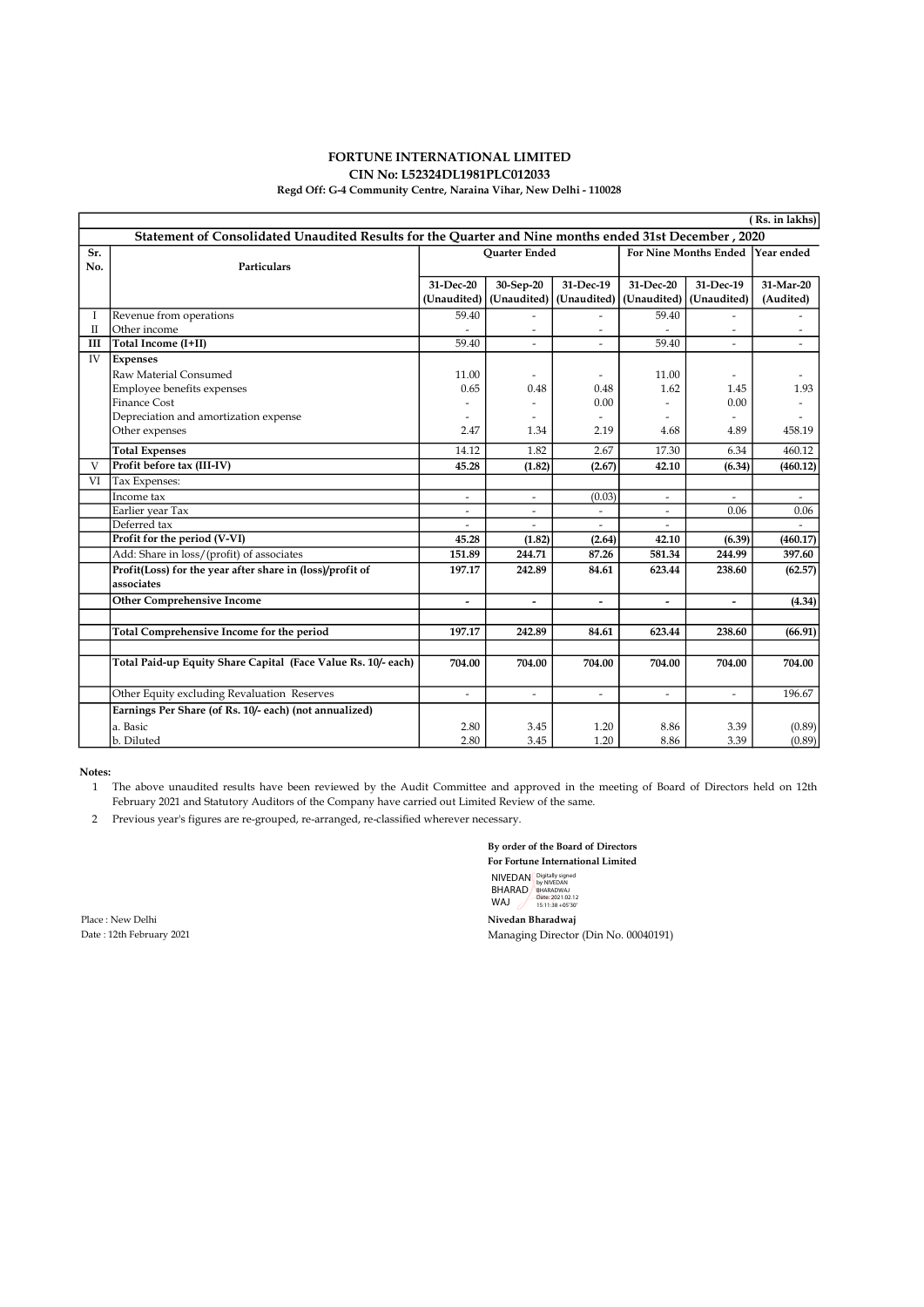

# D. KOTHARY & CO. Chartered Accountants

Independent Auditor's Review Report on the Quarterly and Year to Date Unaudited Standalone Financial Results of the Company Pursuant to the Regulation 33 of the SEBI (Listing Obligations and Disclosure Requirements) Regulations, 2015, as amended

Review Report to The Board of Directors Fortune International Limited

- 1. We have reviewed the accompanying statement of unaudited standalone financial results of Fortune International Limited (the 'Company') for the quarter ended December 31, 2020 and year to date from April 01, 2020 to December 31, 2020 (the "Statement") attached herewith, being submitted by the Company pursuant to the requirements of Regulation 33 and 52 of the SEBI (Listing Obligations and Disclosure Requirements) Regulations, 2015, as amended (the "Listing Regulation").
- 2. The preparation of the Statement in accordance with the recognition and measurement principles laid down in Indian Accounting Standard 34,(Ind AS 34) "Interim Financial Reporting" prescribed under Section 133 of the Companies Act, 2013, as amended, read with relevant rules issued thereunder and other accounting principles generally accepted in India, read with the Circular is the responsibility of the Company's management and has been approved by the Board of Directors of the Company. Our responsibility is to express a conclusion on the Statement based on our review.
- 3. We conducted our review of the Statement in accordance with the Standard on Review Engagements (SRE) 2410, "Reviewof Interim Financial Information Performed by the Independent Auditor of the Entity" issued by the Institute of Chartered Accountants of India. This standard requires that we plan and perform the review to obtain moderate assurance as to whether the Statement is free of material misstatement. A review is limited primarily to inquiries of company personnel and analytical procedures applied to financial data and thus provides less assurance than an audit. We have not performed an audit and accordingly, we do not express an audit opinion.
- Based on our review conducted as above, nothing has come to our attention that causes us to believe that the accompanying Statement, prepared in accordance with the recognition and measurement principles laid down in the applicable Indian Accounting Standards ('Ind AS') specified under Section 133 of the Companies Act, 2013 as amended, read with relevant rules issued thereunder and other recognised accounting practices and policies has not disclosed the information required to be disclosed in terms of the Regulation, read with the Circular, including the manner in which it is to be disclosed, or that it contains any material misstatement.

For D. Kothary & Co. Chartered Accountants Firm Registration No. 105335W

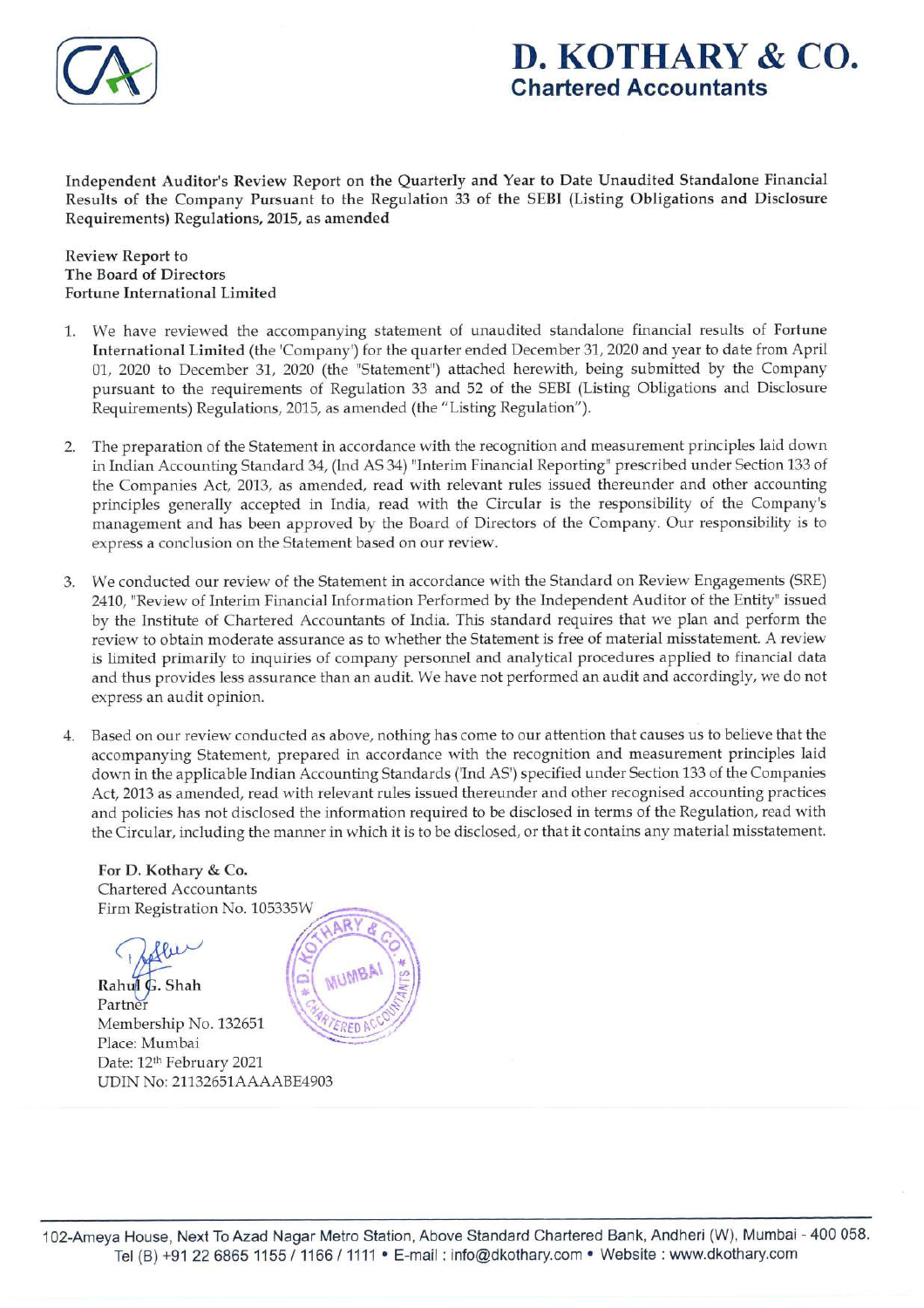

# D. KOTHARY & CO. Chartered Accountants

**MUMBAI** 

Independent Auditor's Review Report on the Quarterly Unaudited Consolidated Financial Results of the Company Pursuant to the Regulation 33 of the SEBI (Listing Obligations and Disclosure Requirements) Regulations, 2015, as amended

Review Report to The Board of Directors Fortune International Limited

- 1. We have reviewed the accompanying Statement of unaudited Consolidated Financial Results of Fortune International Limited ("the Parent"), which includes its share of the net profit after tax and total comprehensive income of its associates (the Parent and its associates together referred to as 'the Group'), for the quarter ended December31, 2020 and year to date from April 01, 2020 to December 31, 2020 (the "Statement") attached herewith, being submitted by the Parent pursuant to the requirements of Regulation 33 of the SEBI (Listing Obligations and Disclosure Requirements) Regulations, 2015, as amended('the Regulation').
- 2. This Statement, which is the responsibility of the Parent's Management and approved by the Parent's Board of Directors, has been prepared in accordance with the recognition and measurement principles laid down in Indian Accounting Standard 34, (Ind AS 34) "Interim Financial Reporting" prescribed under Section 133 of the Companies Act, 2013 as amended, read with relevant rules issued thereunder and other accounting principles generally accepted in India read with the Circular. Our responsibility is to express a conclusion on the Statement based on our review.
- 3. We conducted our review of the Statement in accordance with the Standard on Review Engagements (SRE) 2410, "Review of Interim Financial Information Performed by the Independent Auditor of the Entity" issued by the Institute of Chartered Accountants of India. A review of interim financial information consists of making inquiries, primarily of persons responsible for financial and accounting matters, and applying analytical and other review procedures. A review is substantially less in scope than an audit conducted in accordance with Standards on Auditing and consequently does not enable us to obtain assurance that we would become aware of all significant matters that might be identified in an audit. Accordingly, we do not express an audit opinion.

Wealso performed procedures in accordance with the Circular issued by the Securities and Exchange Board of India under Regulation 33(8) of the SEBI (Listing Obligations and Disclosure Requirements) Regulations, 2015 as amended, to the extent applicable.

The consolidated unaudited financial results include the interim financial results of an associate which have not been reviewed by their auditors namely Fortune Stones Limited, whose interim financial results/information reflect Group's share of net profit after tax of Rs. 151.89 lakhs and Rs. 581.34 lakhs and Group's share of total comprehensive income of Rs. 151.89 lakhs and Rs. 581.34 lakhs for the quarter ended December 31, 2020 and for the period from April 01, 2020 to December 31, 2020 respectively. These financial statement and other financial information have not been reviewed and have been presented solely based on information co financial results/information reflect Group's share of net profit after tax of Rs. 151.89 Rs. 581.34 lakhs and Group's share of total comprehensive income of Rs. 151.89 lakhs 581.34 lakhs for the quarter ended December 31